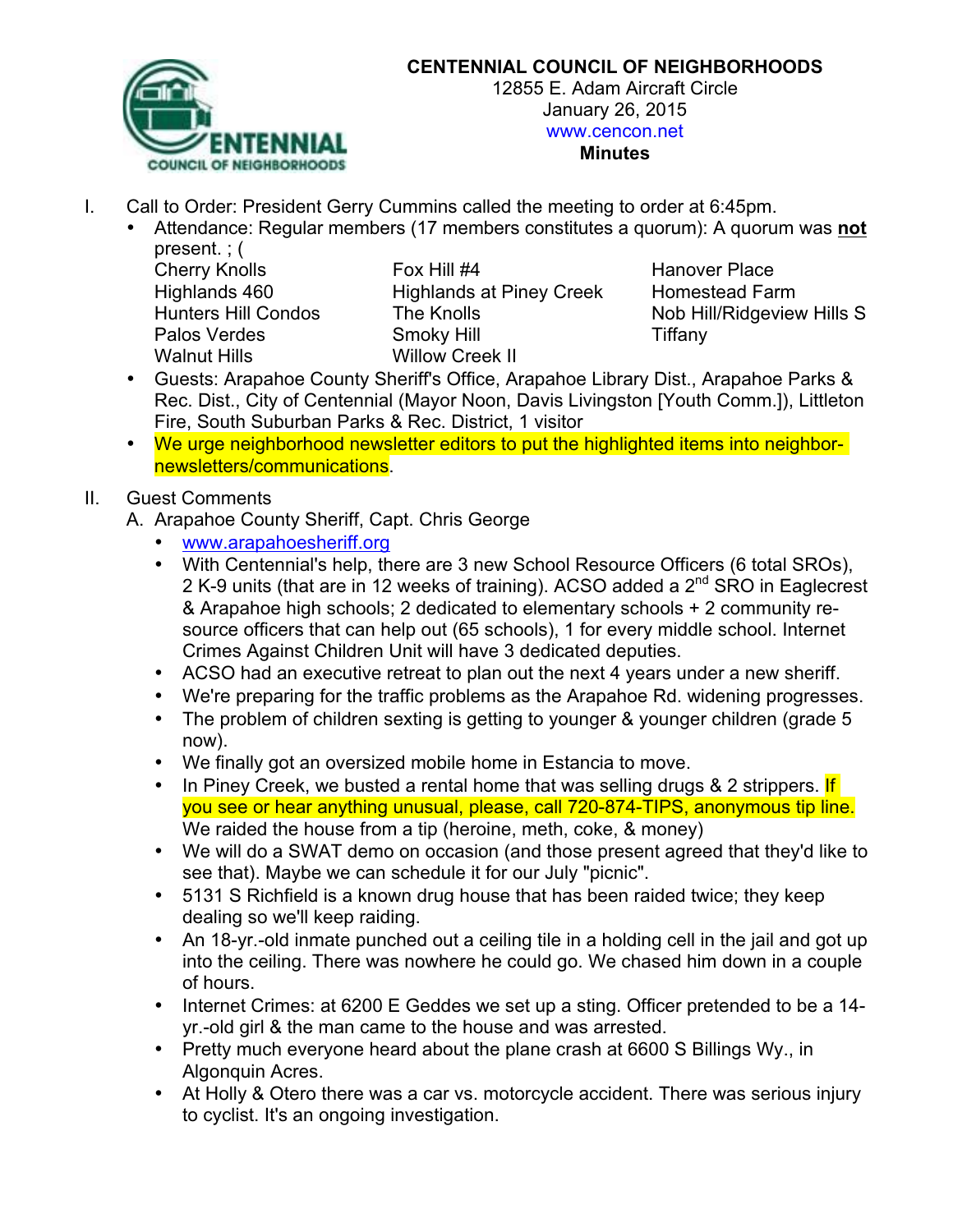- At 6195 S Forest Ct, on 12/7, there was a burglary with guns stolen.
- There followed a long, interesting discussion on flash-bangs, how they're supposed to be used, and the effects on adults.
- B. Arapahoe Library District, Daisy Grice, Manager of Community Libraries
	- www.arapahoelibraries.org/
	- The libraries got very few paper IRS forms this year (cost cutting by IRS) and no instruction books. Librarians will assist with locating what a patron needs on the IRS website & print them, but not instructions, they're too long.
	- As in years past, ALD is partnering with AARP for income tax help, check website under Programs. Appointments fill quickly!
	- Castlewood Library will be debuting a new Makerspace featuring a laser cutter, and many smaller equipment offerings to support crafting and coding. It's scheduled to open by March 2015.
	- Koelbel with have the most meeting room space, medium-sized spaces are being added. The Café will be opening in a few weeks. The children's area is under construction now & first floor bathrooms.
	- Families are invited to hear children's author Pat Long present her book, *The Stitches Fairy*, on Thurs., Feb. 12, 4pm, at Castlewood Library, and again on Wed., Feb. 18, 4pm, at Southglenn Library. "Claire dreads getting her stitches taken out until her father tells her about the Stitches Fairy." The author will bring along a delightful "trunk show" based on her book.
	- During Jan., teens ages 13-17 were invited to create an original film between 30- 90 sec. using the theme: "Unmasked," for consideration as a best picture for the Teen Movie contest. On Sat., Feb. 21, from 4-7pm, at Smoky Hill Library, teens will dress in their formal attire and hit the red carpet to find out the winners at the Teen Movie Awards. Winners will receive a "Loot Crate" of fun prizes and a commemorative trophy.
	- Schlatter: What's the big picture, the budget, how does it all work? Grice: Mill levy is now 12 years old. Capital fund reserve is being spent down. Cummins: This could be a possible future presentation.
- C. Arapahoe Park & Rec District, Delos Searle, Asst. District Manager
	- www.aprd.org
	- The Piney Creek trailhead (Orchard & Parker) project is done & in its warranty time period. (This project was completed with help from Centennial & SEMSWA.))
	- APRD is remulching all the playgrounds.
	- New flooring is being installed in the Trails Rec. Center with Centennial \$\$ help.
	- APRD is having a Valentine's special: 10% discount off the purchase of 3 or more Buddy Training Sessions. See coupon on APRD website.
	- Suhaka: Any more problems in the skate park? Searle: 3 yrs. ago there was a core of kids damaging parks (graffiti) all over. There hasn't been a problem since then. It seems to be a cyclical problem.
- D. Fire Districts: Littleton Fire, Chief Ruoff, Operations Div. Chief
	- www.cfpd.org, www.littletongov.org/fire, www.southmetro.org
	- Jefferson County/Arapahoe County consolidated CAD system is being fine tuned. It brings better routing of 911 calls for faster response. (23 cities are under it.)
	- South Metro:
		- $\circ$  3 ladder trucks had been recalled. 2 are back and the other back soon.
		- $\circ$  A Citizens Academy starts 4/15, it will be held on Wednesdays. Applications are on their website.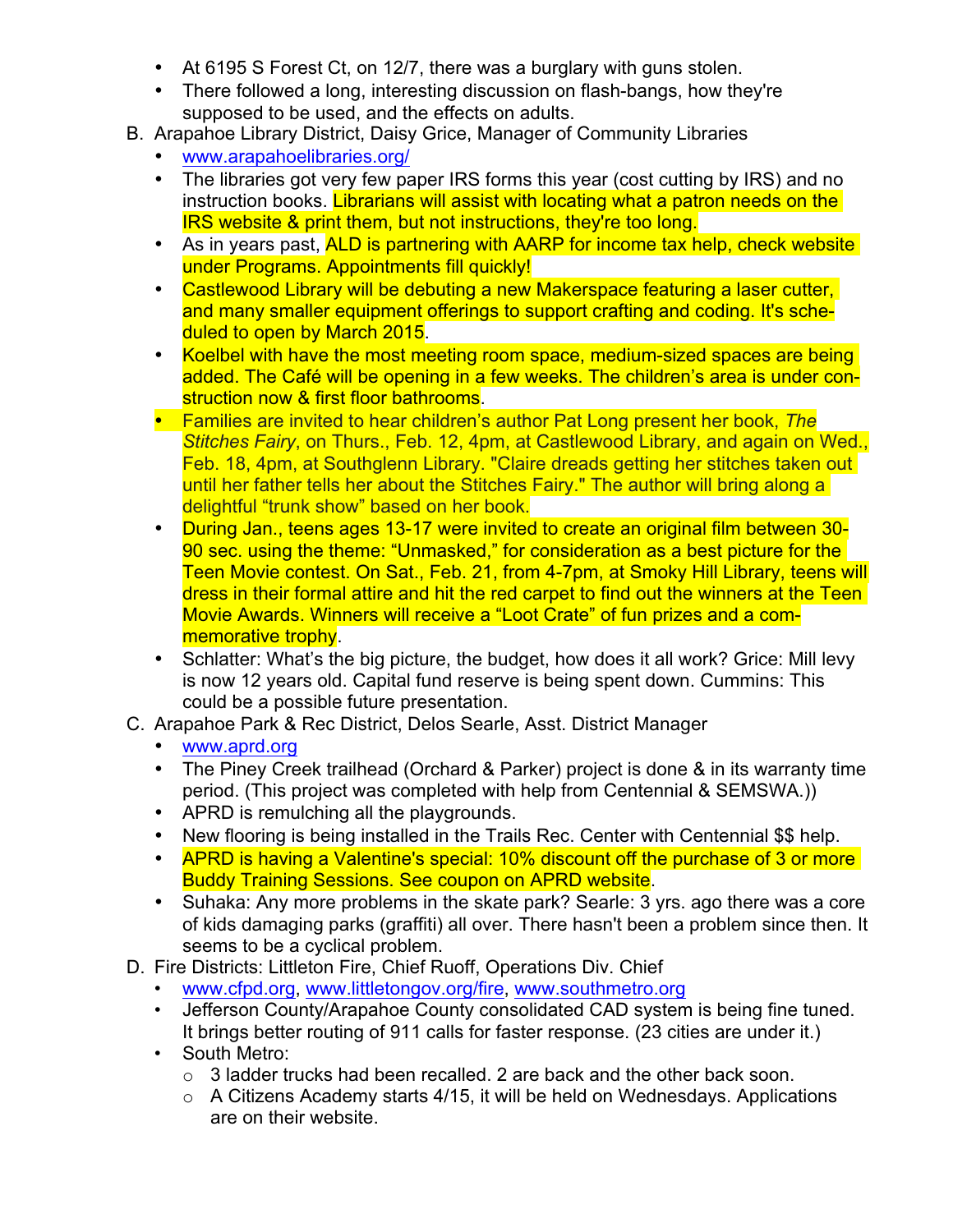- Cunningham: working with South Metro
- Colorado Center of Excellence for Aerial Fire Fighting Technologies
- Littleton Fire:
	- $\circ$  4 are graduating from the fire academy, & some new paramedics are getting trained.
	- o LFPD has a new asst. fire marshall, hired from Cunningham Fire.
	- $\circ$  A new engine & a new medic unit will arrive in Feb. A new ladder is coming in March.
	- $\circ$  Littleton Fire, Highlands Ranch, & the City of Littleton had a study session for new vision & goals with the new fire chief.
	- $\circ$  Quick car will respond to medical calls with paramedics that may not require transport. A Care Car has a PA who can stitch & prescribe medications.
- E. South Suburban Park & Rec District, Teresa Cope, Communications Director
	- www.SSPR.org
	- A new look/feel to the website, more graphic, will be launching Fri. morning.
	- Tantalizing Tastes, Lone Tree Golf Club, \$36/person, reservations required (Info call: 303-790-0202). First one will be 10 Feb., 6-8pm; then following ones on 14 April, 9 June, 11 Aug., 13 Oct., 8 Dec. Feb. is a Valentine's food & wine dinner: 5 wines paired with 5 food dishes.
	- 2/27, Buck Rec. Center, Country Music Project concert doing a concert, 7-9pm.
	- Commit to Get Fit at Goodson Rec. Center: Tues. & Thurs., 6-7am, Feb. & Mar. 3- 26, with a professional trainer. There will be pre & post assessments. For info: fitness@sspr.org.
	- Non School Day (when school isn't in session, e.g., Martin Luther King Day) licensed day camps, 7am - 6pm at Goodson, Lone Tree, Family Sports Center. For info contact: (Goodson/Lone Tree) maryk@sspr.org or 303-708-3518; or (Family Sports Center) christinai@sspr.org or 303-754-0552.
	- There are free equipment orientations: Goodson (2/13, 9-10:15am), Lone Tree (2/149-10:15am), and Buck (2/10, 9-10:15am or 2919, 6:30-7:45pm).
	- Allen: I have a concern about unleashed dogs sitting outside Goodson. Cope: I don't know but will find out & get back to you.
- F. City of Centennial
	- www.centennialcolorado.com
	- Davis Livingston, Youth Commissioner:
		- o Youth Achievement Awards for youth in grades 8-12, deadline, Feb. 16. See the Centennial website.
		- $\circ$  They're wrapping up their school supply drive for low income kids.
		- o Teen Court is in process, so far no cases.
	- Noon:
		- o Liquor Licensing Auth. is asking for applications. The deadline is 2/13 for applying.
		- $\circ$  The City has won a Bloomberg Innovation Grant. We apply for mobility & transportation. Dave Zelenok is the City's Chief Innovation Officer and will be in charge of it. It's for 3 years, \$1.5M.
		- o There will be lots of events in the summer for the park, e.g., Octoberfest, Chili Cook-off, Farmers/Artisans Market.
		- o Xcel will be removing over 200 trees along Dry Creek Rd. between Holly & Quebec, starting 2/10. They've contracted with Wright Tree Service. Homeowners backing onto Dry Creek should receive a mailing from Xcel.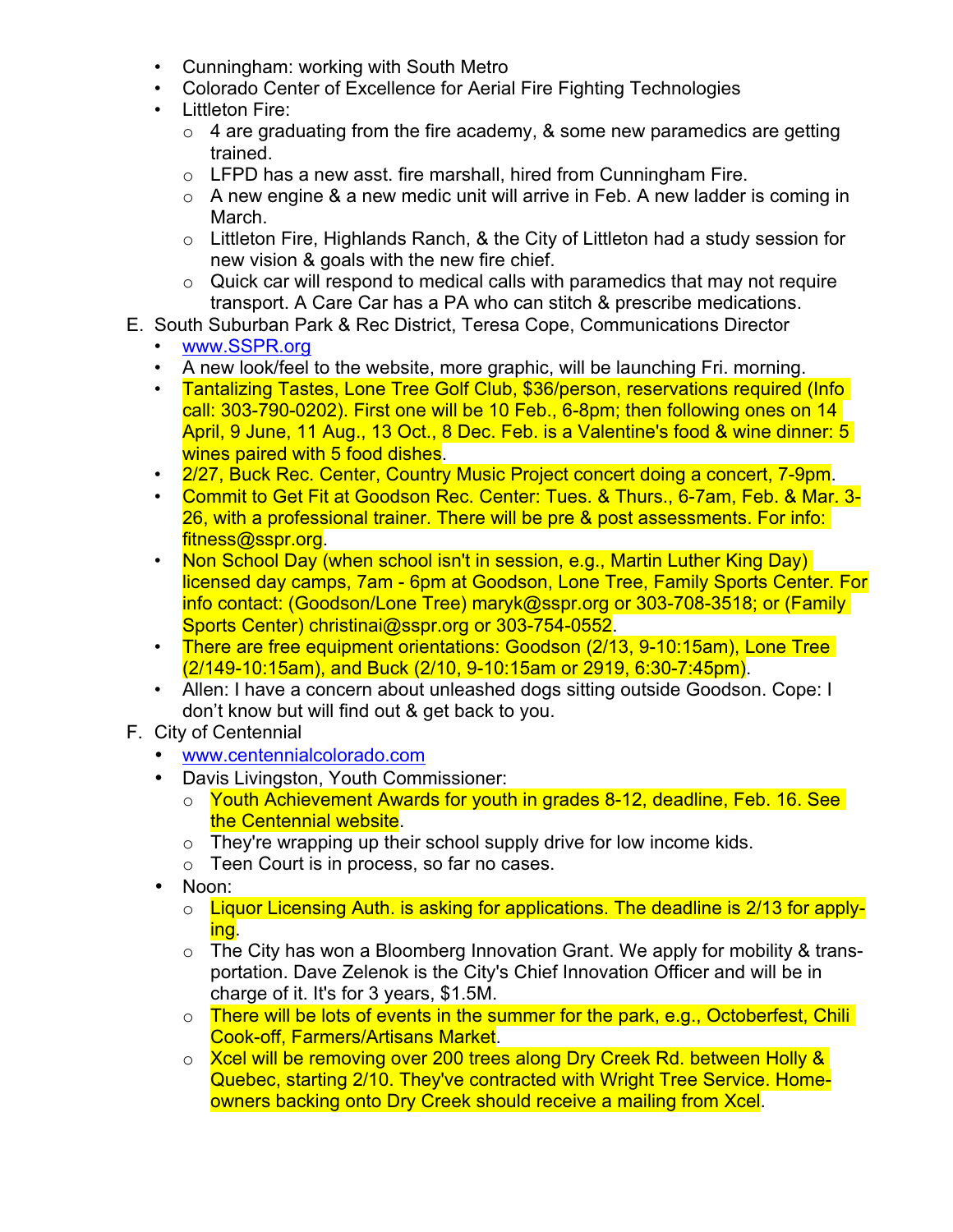- Hastings: I heard there was a Median subcommittee of Council? Noon: That committee is researching who owns & takes care of what. It should report out to City Council in March.
- Cummins: Whatever happened with oversized garages? Noon: Council acted last week. You can find the Staff Report on line under Centennial Government > Mayor & Council > Agenda & Minutes, the meeting of 1/20.
- III. Relay for Life, American Cancer Society, Therese Buccio
	- This year's Relay for Life will be held on 6/19 in Centennial Center Park. It's an event where teams walk around the park for 24 hrs. to raise funds for the American Cancer Soc.
	- Please, get involved: form teams, participate. Join the Planning Comm.
	- 93% of money raised goes back into the community.
	- Contact Theresa if you can help: therese.buccio@cancer.org.
- IV. Code Compliance, Tamara Gregory, Code Compliance Manager
	- Code Compliance is partnering w/SSPRD & APRD for some events, e.g., Christmas tree recycling.
	- 77% of our cases were complaint based.
	- 1245 violations got cleaned up in the City. The average time to close a case is a little over 30 days.
	- 3171 signs were pulled from the rights-of-way.
	- The most common infractions are: right-of-way obstruction, overgrown weeds (over 8"), stockpiling, junk/inoperable vehicles, and temporary signs
	- 73% of cases are closed with voluntary compliance after we make first contact.
	- Code Compliance will be holding a Noxious Weed workshop (partnering w/Dept. of Agriculture) in the spring.
	- We'll also be partnering with SSPRD & APRD for a pruning & chipping event. Residents can bring in all those cut-down overhanging branches. More info is coming.
	- Livingston: How did the sign recycling event go? Gregory: It was quite successful. We're considering have 2 events next year, on east & west sides.
	- Schlatter: Do you have a great story about Code Compliance you can share?
	- Gregory: Not really. There is a possible commercial grow house that is under surveillance by ACSO
	- Blum: What can we do when are weeds too tall on a vacant, rental property? Gregory: We do to find the owner and notify him/her.

## V. CenCON Business

- A. President's report, Gerry Cummins
	- Cummins sent around notices of upcoming P&Z meetings or community meetings.
	- It was very quiet over the holidays.
	- Cummins wrote letter of support for a grant from ArapCO Open Space for SSPRD.
	- Livingston provided some informational materials on the U.S. Army Corps of Engineers Cherry Creek Dam safety project.
- B. First Vice President/Membership, David Schlatter
	- 2 new members: Arapahoe Highlands, Georgetown Village, and Chenango paid ahead for 2015-2016. We now have 55 members.
- C. Secretary, Andrea Suhaka
	- A motion was made and seconded to approve the minutes of 24 Nov. (Doerr/Allen) Because we did not have a quorum tonight, the motion was tabled until Feb. 23.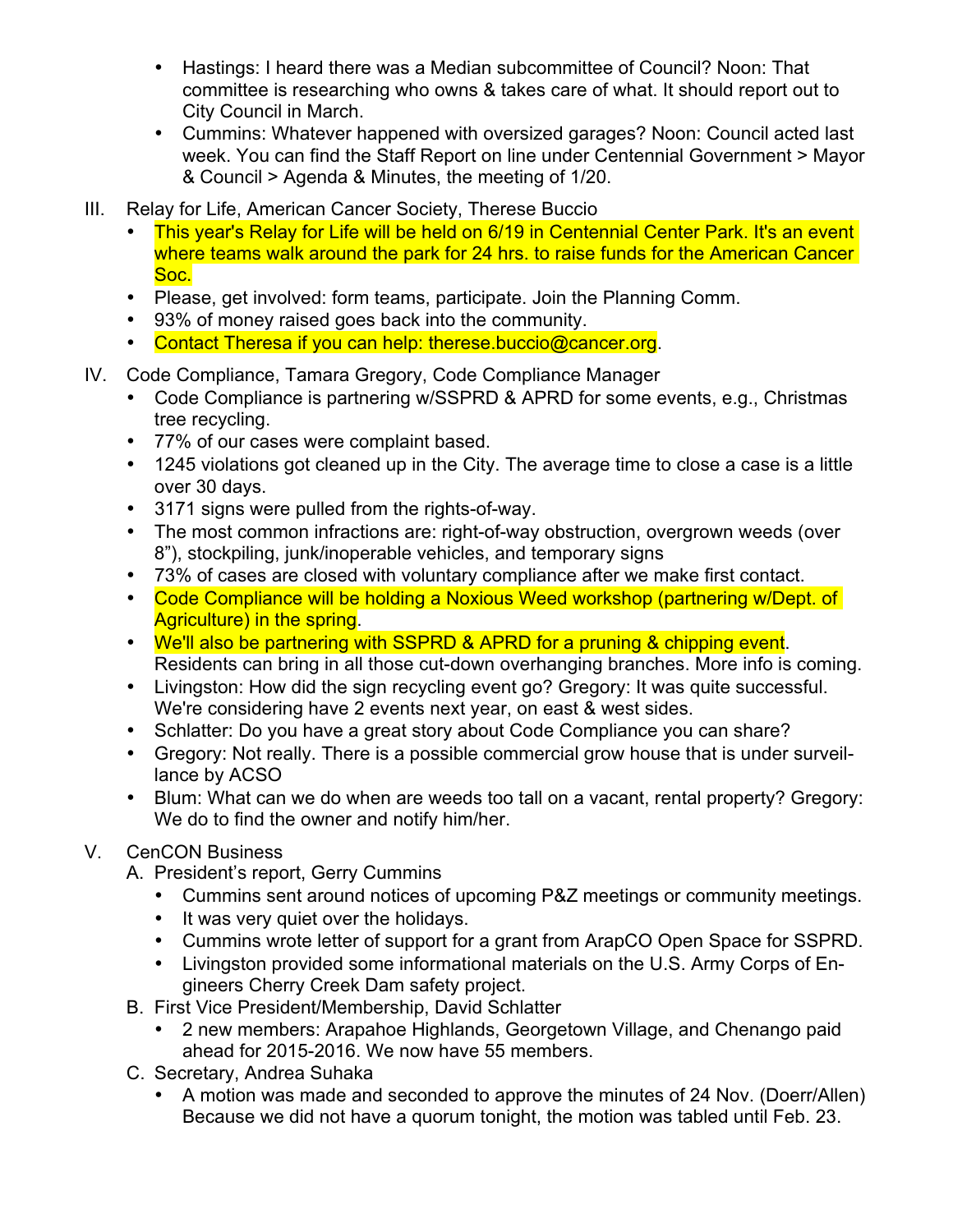- D. Treasurer's report, Henry Blum: \$2495.85, expenditure for Constant Contact
	- Blum provided a recap of the 2014 CenCON year. It's linked below.
	- Following is the report from 11/24/14-1/26/15.

| • Balance forward:                      | \$2,495.85 |
|-----------------------------------------|------------|
| $\cdot$ Income: Dues <sup>1</sup>       | .90.00     |
| • Expenses: Constant Contact email site | (204.00)   |
| • Account balance (1/26/15)             | \$2,381.85 |

- Account is held at Wells Fargo Bank, Smoky Hill Branch
- <sup>1</sup> Arapahoe Highlands, Georgetown Village, Chenango
- VI. 2<sup>nd</sup> Vice President, Plans, Ed Bain/Tammy Maurer
	- Cathy Noon and Andrea Suhaka left the room before this item.
	- LDC rewrite, commercial rezoning
	- Panorama Metropolitan District, Dry Creek Light Rail to be located in the northwest corner of I-25/Dry Creek interchange: The Panorama Metropolitan District is a total of 15.368 acres but this proposal is for only the light rail connection (2.169 acres). This proposal is to improve the access to the light rail station and improve pedestrian movement to the light rail.
		- Add limited vehicular access for kiss-n-ride and RTD call-n-ride shuttle bus,
		- ˜ A temporary roadway section to connect the development to Mineral Ave,
		- Panorama Dist., working with the property to the west, to build a stair and ramp connection.
	- Plan Comments are linked below.

## VII. Adjourn: Cummins adjourned the meeting at 8:48pm

Minutes respectfully submitted by Andrea Suhaka, Secretary.

Please inform Andrea Suhaka at 303-770-0058 or standy@ecentral.com of changes in your CenCON Representative or Association President/Chair.

# **Next Scheduled Meeting – February 23, 2015**